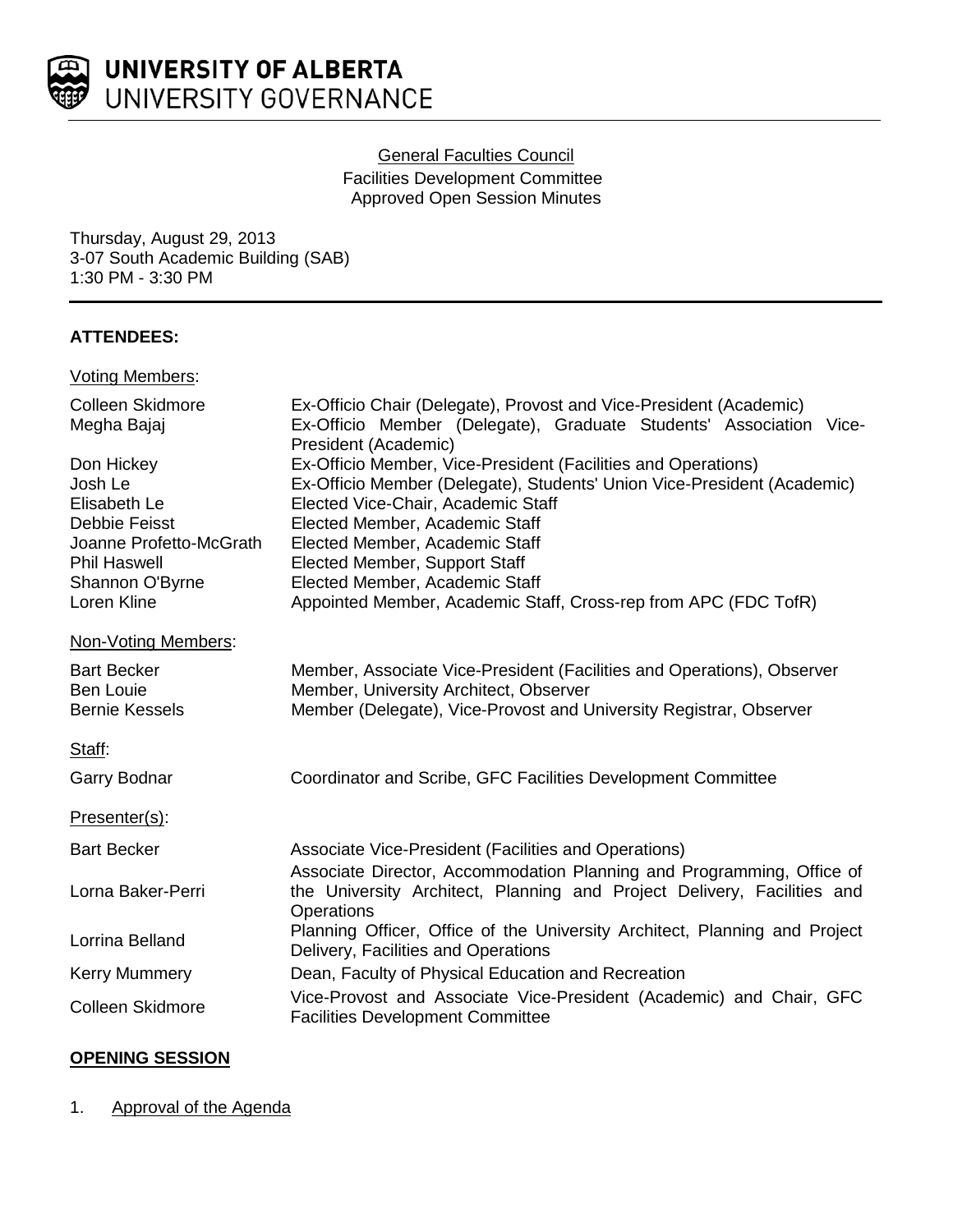Materials before members are contained in the official meeting file.

Motion: Kline/Profetto-McGrath

THAT the GFC Facilities Development Committee approve the Agenda.

**CARRIED**

#### 2. Approval of the Open Session Minutes of April 25, 2013

Materials before members are contained in the official meeting file.

Motion: Le/Haswell

THAT the GFC Facilities Development Committee approve the Minutes of April 25, 2013.

**CARRIED**

#### 3. Comments from the Chair (no documents)

At the invitation of the Chair, members introduced themselves. Dr Skidmore then commented on a number of items of interest to members.

### **ACTION ITEMS**

### 4. University Hall Backfill Project Functional Program - Faculty of Physical Education and Recreation

Materials before members are contained in the official meeting file.

*Presenters:* Lorna Baker-Perri, Associate Director, Accommodation Planning and Programming, Office of the University Architect, Planning and Project Delivery, Facilities and Operations; Kerry Mummery, Dean, Faculty of Physical Education and Recreation; Lorrina Belland, Planning Officer, Office of the University Architect, Planning and Project Delivery, Facilities and Operations

*Purpose of the Proposal:* To seek approval for the University Hall Backfill Project Functional Program for the reallocation of space to the Faculty of Physical Education and Recreation in order to consolidate its faculty and staff into adjacent functional space on North Campus thereby ensuring its continued excellence; and to accommodate programs removed from original programming associated with the Physical Activity and Wellness (PAW) Centre project.

#### *Discussion*:

Mr Becker presented a brief preamble to the presentation of the above-noted Functional Program by noting that this project brings to realization a number of elements that had been removed for a number of reasons from the PAW Centre proposal in its earlier stages.

Ms Baker-Perri, by means of PowerPoint presentation, introduced the Backfill Functional Program to members—she referenced the purpose and background to this project. Dean Mummery continued by providing additional background, speaking to both the vision and mission associated with this initiative. He spoke of the history and evolution of the Faculty of Physical Education and Recreation, culminating in the move of elements of the unit into the facilities being made available in University Hall, thereby resulting in further integration of Faculty academics, operations, and research.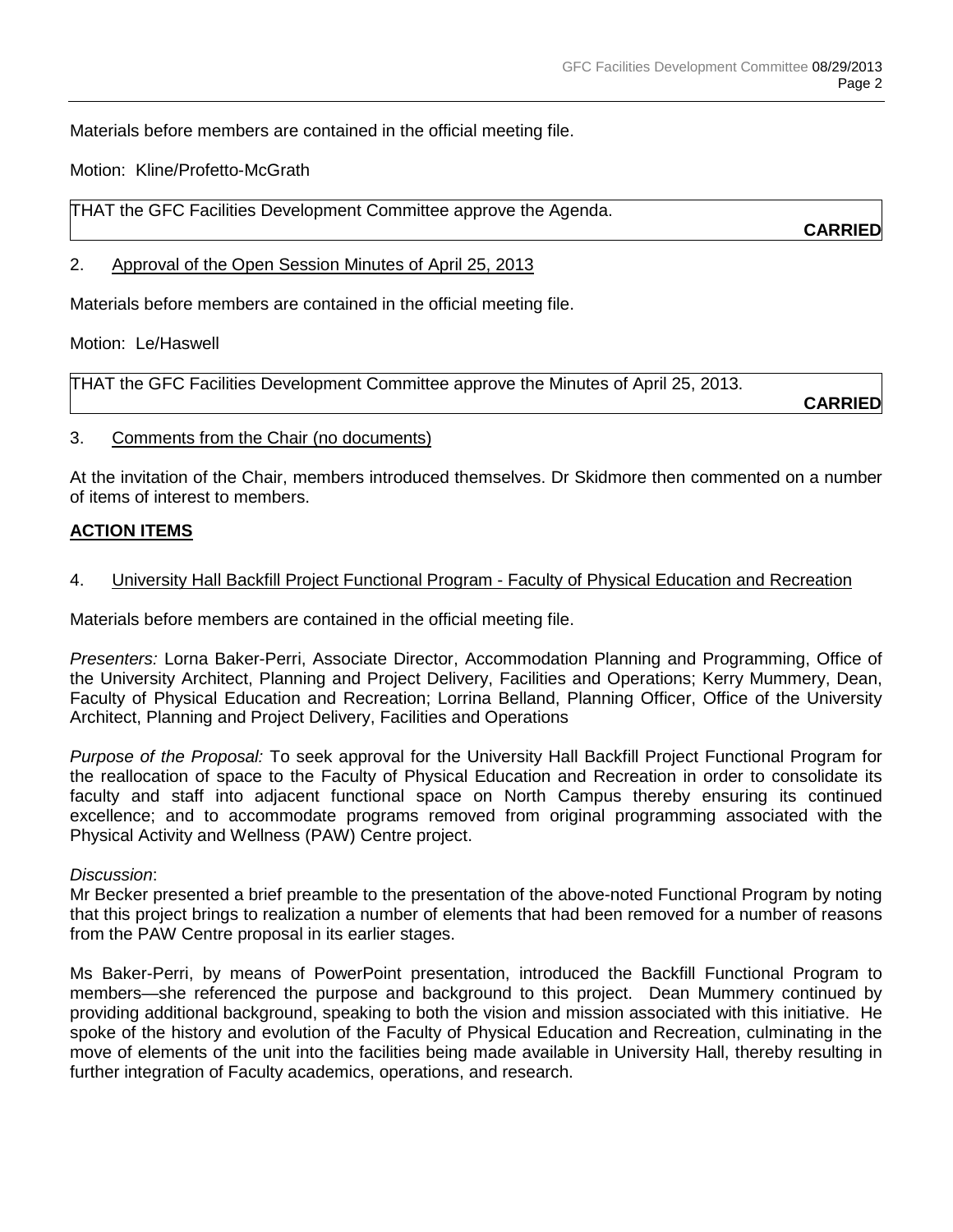Ms Baker-Perri spoke, then, to the objectives of the Functional Program; its key parameters; the Program's occupancy fit program drivers; and she projected graphical representations of the Program, as mirrored in the material before members, to illustrate her points.

Ms Belland, at this point, commented on the presented occupancy movement diagram, highlighting the various physical moves that would result from the new utilization of University Hall for the Faculty of Physical Education and Recreation. She stated the use of this building would impact other facilities currently deployed by the Faculty, including the Van Vliet Centre (VVC), the PAW Centre, the East Wing of the VVC, and the Universiade Pavilion.

The Chair thanked the presenters for their thorough presentation.

During the ensuing discussion, members provided questions and comments including, but not limited to, the following: clarification on the level of reconstruction required for the repurposing of University Hall; the anticipated use of the former Council Chamber in University Hall; when the space in University Hall will be made available to the Faculty of Physical Education and Recreation for its use, what the timelines for utilization are and clarity around the domino effect of further unit moves; clarification around the reutilization of space currently occupied by the Faculty when moves do occur; and the Chair's expression that this is an exciting project that provides further consolidation and a higher profile for the Faculty of Physical Education and Recreation.

Motion: O'Byrne/Kline

THAT the GFC Facilities Development Committee approve, under delegated authority from the General Faculties Council and on the recommendation of Planning and Program Delivery, the allocation of space within University Hall to the Faculty of Physical Education and Recreation as proposed in the July, 2013 University Hall Backfill Project Functional Program (as set forth in Attachment 2), as provided by the Office of the University Architect.

### **CARRIED**

### **DISCUSSION ITEMS**

5. Intersection of 63 Avenue and 122 Street Design Update

Materials before members are contained in the official meeting file.

*Presenter:* Bart Becker, Associate Vice-President (Facilities and Operations)

*Purpose of the Proposal:* To update GFC FDC on the design of the 63 Avenue and 122 Street access road to South Campus off 122 Street, which provides secondary access to the current and future building infrastructure located on the northern boundary of South Campus. This will reduce the current traffic flow which has all access off 61 Avenue and 115 Street.

#### *Discussion*:

Mr Becker introduced this design update to members. He provided commentary on the rationale for the design for the intersection of 63 Avenue and 122 Street and described in some detail what it will look like. In doing so, he referenced the material that was before members as he provided further detail on the street design. He spoke, as well, to traffic flow issues emanating from this section into South Campus and the surrounding communities.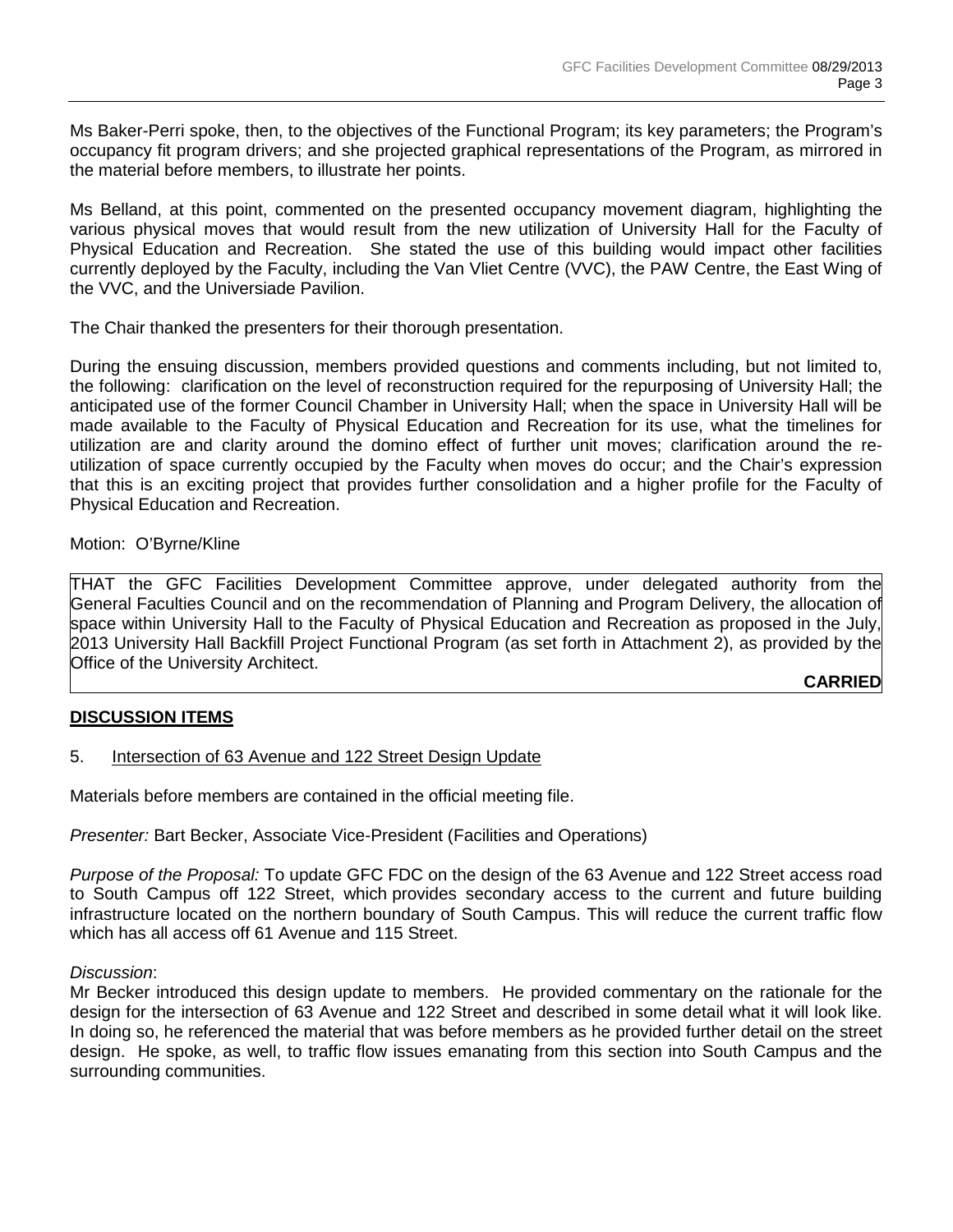During the ensuing discussion, members provided questions and comments including, but not limited to, the following: clarification on vehicle and bicycle circulation; and a request for further review of the pedestrian flow through the affected area.

## 6. Projects Update from the Associate Vice-President (Facilities and Operations)

There were no documents.

*Presenter:* Bart Becker, Associate Vice-President (Facilities and Operations)

*Purpose of the Proposal:* For information/discussion.

### *Discussion*:

Mr Becker provided an update to members, which included the following items:

- Augustana Campus Founders' Hall The Functional Program is forthcoming.
- Physical Activity and Wellness (PAW) Centre: Landscaping Design Development for this project will be coming forward to GFC FDC in the near future.
- Signage Guidelines for the University of Alberta are forthcoming.
- Balmoral Centre: commissioning of this facility continues apace.
- Camrose Arts Centre: this project is moving forward and work continues accordingly.
- HM Tory Building: renovations on the building's main floor are behind schedule by two weeks.
- Innovation Centre for Engineering (ICE): this project is considerably behind schedule; the facility's cladding has been a major issue for resolution.
- Women's Residence at Saint Joseph's College: negotiations continue with potential bidders. This will be a design-build project and will come back to GFC FDC at some point in the medium future.
- Faculty of Agricultural, Life and Environmental Sciences General Space Program is forthcoming. This will include the Faculty's facilities in the St Albert region, on South Campus, *et cetera*.
- North Campus Long Range Development Plan (LRDP) is still under review, with consultation continuing to occur.
- Michener Park Redevelopment: community consultation continues.
- East Campus Village (ECV) Phase III: community consultation on redevelopment plans continues.
- Gathering Place: the Schematic Design is moving forward and will come to GFC FDC in three to four months.
- New University residences (Phase II of ECV) are up and running.
- 'Student Connect' in the Office of the Registrar is up and running.

At a member's request, Mr Becker and Mr Louie updated GFC FDC on the Islamic Garden at the Devonian Botanic Garden (DBG).

### 7. Question Period

There were no questions.

# **INFORMATION REPORTS**

### 8. Items Approved by the GFC Facilities Development Committee by E-Mail Ballots (No items to date)

There were no items.

### 9. Information Items Forwarded to Committee Members Between Meetings